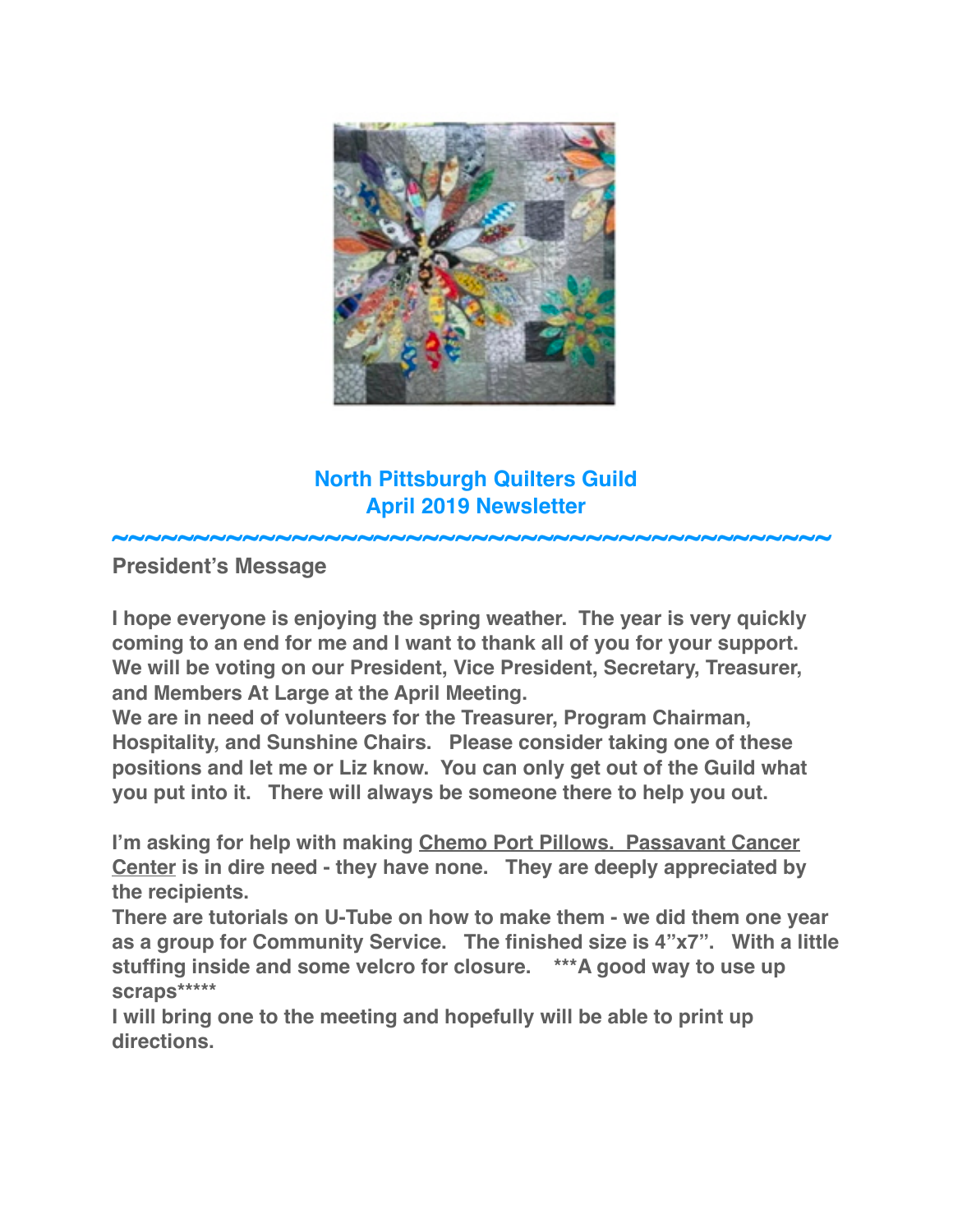**I am looking forward to the bus trip that Sylvia has planned and looking forward to seeing all of you next Tuesday.**

### **Denise Ludwig**

**~~~~~~~~~~~~~~~~~~~~~~~~~~~~~~~~~~~~~~~~~~~~~~~** The photo on the front page is the ScrapPetal Quilt by **Penni Domikis.**

**~~~~~~~~~~~~~~~~~~~~~~~~~~~~~~~~~~~~~~~~~~~~~~~**

## **Vice President's Message**

Hello Quilters,

SPRING HAS FINALLY SPRUNG ! Today there were blue skies and the birds were chirping. This makes me very happy. By the time you read this newsletter, I will be on the bus to Lancaster's Quilt Show. I'm looking forward to getting inspired to start working on my 2020 Quilt Show quilt !

I have attached the instructions for **Denise's President's Block.** She asked for the **Snowballed Pinwheel Block.** 

If you would like to see a tutorial on how this block is pulled together, **Missouri Star tutorials "Snowballed Pinwheel"** is the place to go. It is such an easy block. Once the blocks are pulled together, it is a fun quilt.

See all of you at the April meeting!

Your Friendly quilter, **Liz Hodgkinson Vice President**

**(Editor's note - the colors chosen were, to the best of my knowledge, cream for the background and fall colors for the pinwheels. When I can get in touch with Liz, I will confirm or correct this. Watch your inbox.)**

**~~~~~~~~~~~~~~~~~~~~~~~~~~~~~~~~~~~~~~~~~~~~~~~**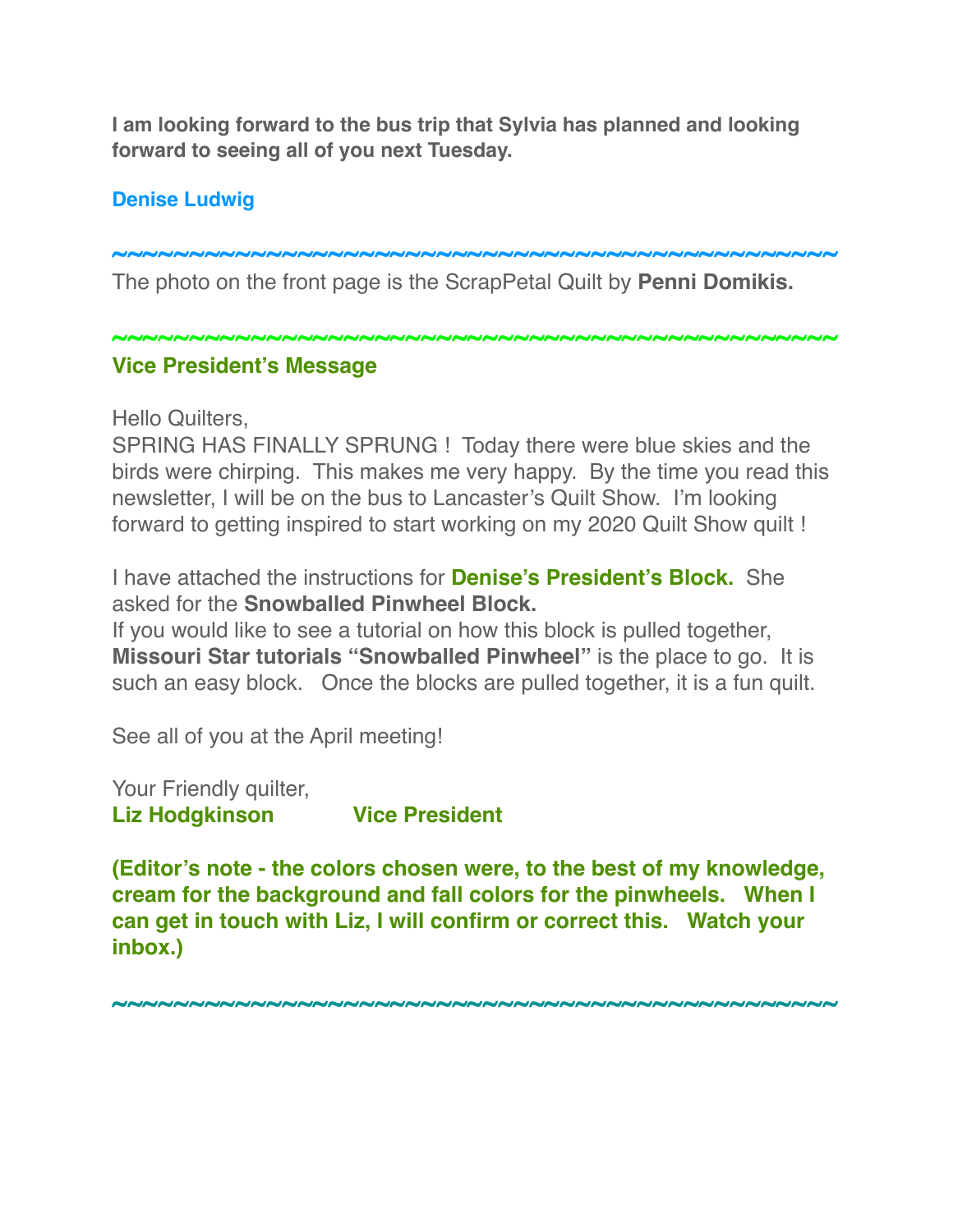#### **\*\*\*\*\*\* Quilt Challenge \*\*\*\*\*\***

#### **\*\*\*\*\*\*\*\*\*\*\*\*\*\*\* Reminder \*\*\*\*\*\*\*\*\*\*\*\*\***

The **6" by 40" Challenge Quilts, "Up, Up and Away"** will be due at the **April 2 NPQG meeting.**

**Please make sure that you have a label on the back to identify your quilt.**

We will collect them before the meeting and put them on display. **Voting will take place during Fat Quarter.**

Thank you, in advance, for participating.

#### **Clarice Sabina and Janie Walker \*\*\*\*\* Quilt Show**

**~~~~~~~~~~~~~~~~~~~~~~~~~~~~~~~~~~~~~~~~~~~~~~~**

#### **Programs**

Our **April 2** Meeting topic will be presented by **Penni Domikis of Cabin in the Woods Quilters.**

While her Wednesday Workshop is filled, she is bringing patterns and other items for your perusal and/or purchase at the meeting. Her Workshop Sample is displayed at the head of this newsletter.

If you would like to make a **Fidget Mat** as part of this year's Community Service project, there will be some kits available at the April Meeting.

The **May** Meeting will feature **Pat Pauly.** Her Workshop on **Wednesday, May 8** will encourage us to not just "think outside the box", but go on the burst out of that box with her **"Big Leaf" Workshop.** Pat is a real joy and we know you will love her enthusiastic and innovative approach to design. Her workshop still has spots available at \$25, which includes the pattern.

**~~~~~~~~~~~~~~~~~~~~~~~~~~~~~~~~~~~~~~~~~~~~~~~**

#### **Tracey Z & Carol B**